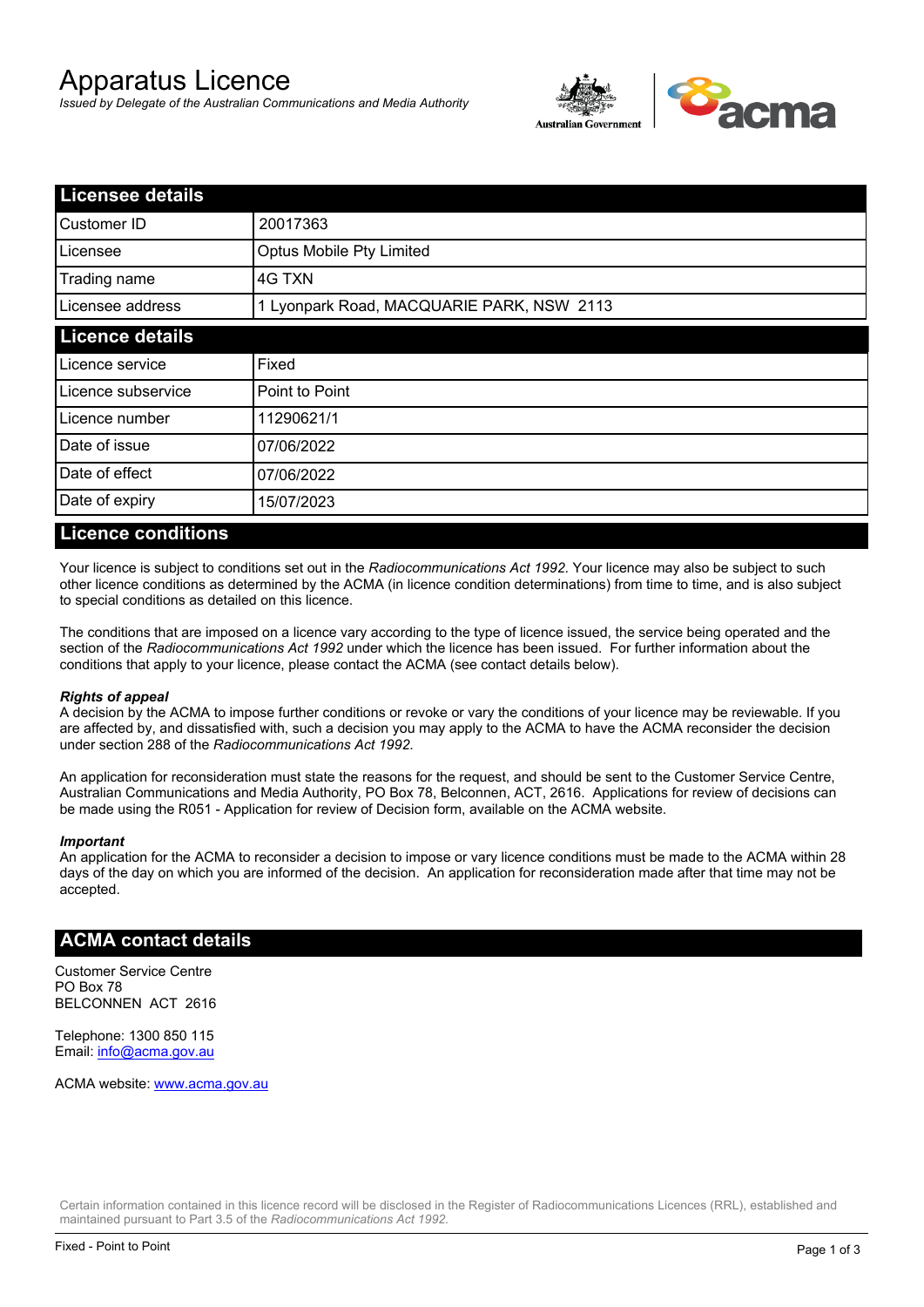# **Advisory Notes applying to licence no.: 11290621/1**

Conditions applicable to the operation of Point to Point station(s) authorised under this licence can be found in the Radiocommunications Licence Conditions (Apparatus Licence) Determination and the Radiocommunications Licence Conditions (Fixed Licence) Determination, the 'fixed licence lcd'. Copies of these determinations are available from the ACMA and from the ACMA home page (www.acma.gov.au).